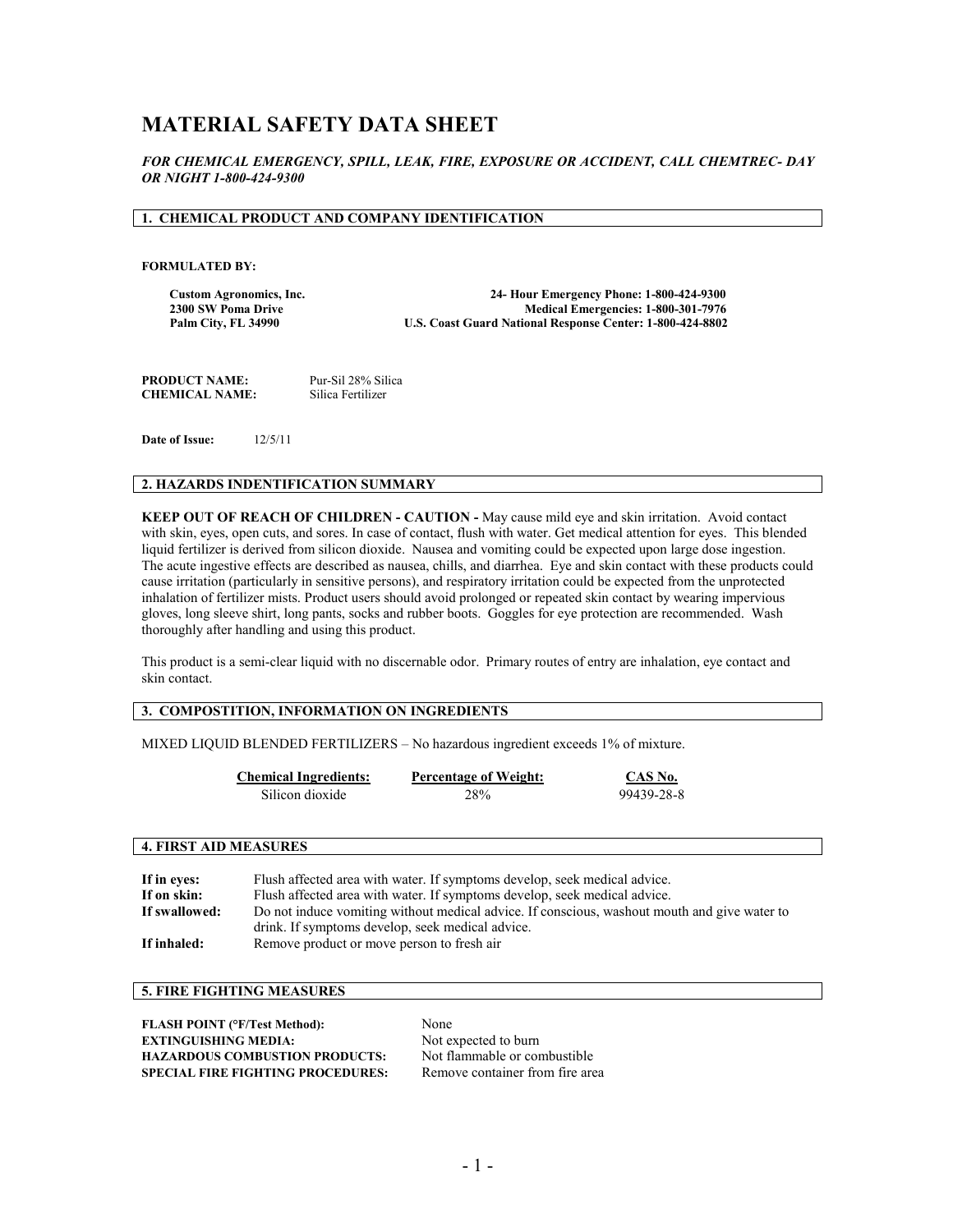## **6. ACCIDENTAL RELEASE MEASURES**

### **PERSON PRECAUTIONS:**

Restrict access to area as appropriate until clean-up operations are complete. Stop or reduce any leaks if it is safe to do so. Do not touch spilled material. Ventilate spill area if possible. Use personal protective equipment recommended in Section 8 (Exposure Controls/Personal Protection)

#### **METHODS FOR CLEANING UP:**

SMALL SPILLS: Soak up spill with absorbent material. Place residues in a suitable, covered, properly labeled container. Wash affected area. LARGE SPILLS: Contain liquid using absorbent material, by digging trenches or diking. Reclaim into recovery or salvage drums or tank truck for proper disposal. Contact an approved waste hauler for disposal of contaminated recovered material. Dispose of material in compliance with regulations indicated in Section 13 (Disposal Considerations).

#### **ENVIRONMENTAL PRECAUTIONS:**

Do not contaminate surface water.

# **7. HANDLING AND STORAGE**

| <b>HANDLING:</b> | Avoid eve and skin contact. Do not take internally. Ensure all containers are labeled. Keep the |
|------------------|-------------------------------------------------------------------------------------------------|
|                  | containers closed when not in use.                                                              |
|                  |                                                                                                 |

**STORAGE:** Protect product from freezing. Store the containers tightly sealed. Stainless steel, fiber glass, Polyethylene compatibility with plastic materials may vary; it is recommended that compatibility is tested prior to use. **DO NOT USE** Aluminum or Mild Steel, Brass

### **8. EXPOSURE CONTROLS / PERSONAL PROTECTION**

| <b>ENGINEERING CONTROLS:</b>  | General ventilation is recommended. Local exhaust ventilation may be necessary when |
|-------------------------------|-------------------------------------------------------------------------------------|
| dusts or mists are generated. |                                                                                     |

**RESPIRATORY PROTECTION:** Not normally required.

**PERSONAL PROTECTIVE EQUIPMENT:** Chemical goggles or shielded safety glasses and rubber or neoprene gloves are not required, but its use is recommended.

**HYGEINE RECOMMENDATIONS:** Keep an eye wash fountain available. Keep a safety shower available. If clothing is contaminated, remove clothing and thoroughly wash the affected area. Launder contaminated clothing before reuse.

# **9. PHYSICAL AND CHEMICAL PROPERTIES**

**APPEARANCE AND ODOR:** Semi-clear liquid with no discernable smell **SOLUBILITY:** Dispersible pH: 4 **VOC CONTENT:** 

**SPECIFIC GRAVITY: 20 cps @ 77°F/ 25° C VISCOSITY: 20** cps @ 77°F/ 25° C

**pH:**  $4 \overline{3}$  **BULK DENSITY:** 10.3 pounds per gallon<br>**SPECIFIC GRAVITY (Water = 1):**  $1.235 \text{ @.}77^{\circ}F/25^{\circ}C$  **VISCOSITY:** 20 cps @ 77°F/25° C

Note: These physical properties are typical values for this product and are subject to change.

### **10. STABILITY AND REACTIVITY**

**STABILITY:** Stable under normal conditions. **INCOMPATIBILITY:** Freezing temperatures **HAZARDOUS DECOMPOSTITION PRODUCTS:** Not applicable **HAZARDOUS POLYMERIZTION:** Will not occur.

### **11. TOXICOLOGICAL INFORMATION**

**Acute Oral LD50(rat):** >34,000 mg/kg **Acute Dermal LD50(rat):** >10,000 mg/kg<br>**Eye Irritation (rabbit):** not established **Skin Sensitization (guinea pig):** not established

**Skin Irritation (rabbit):** not established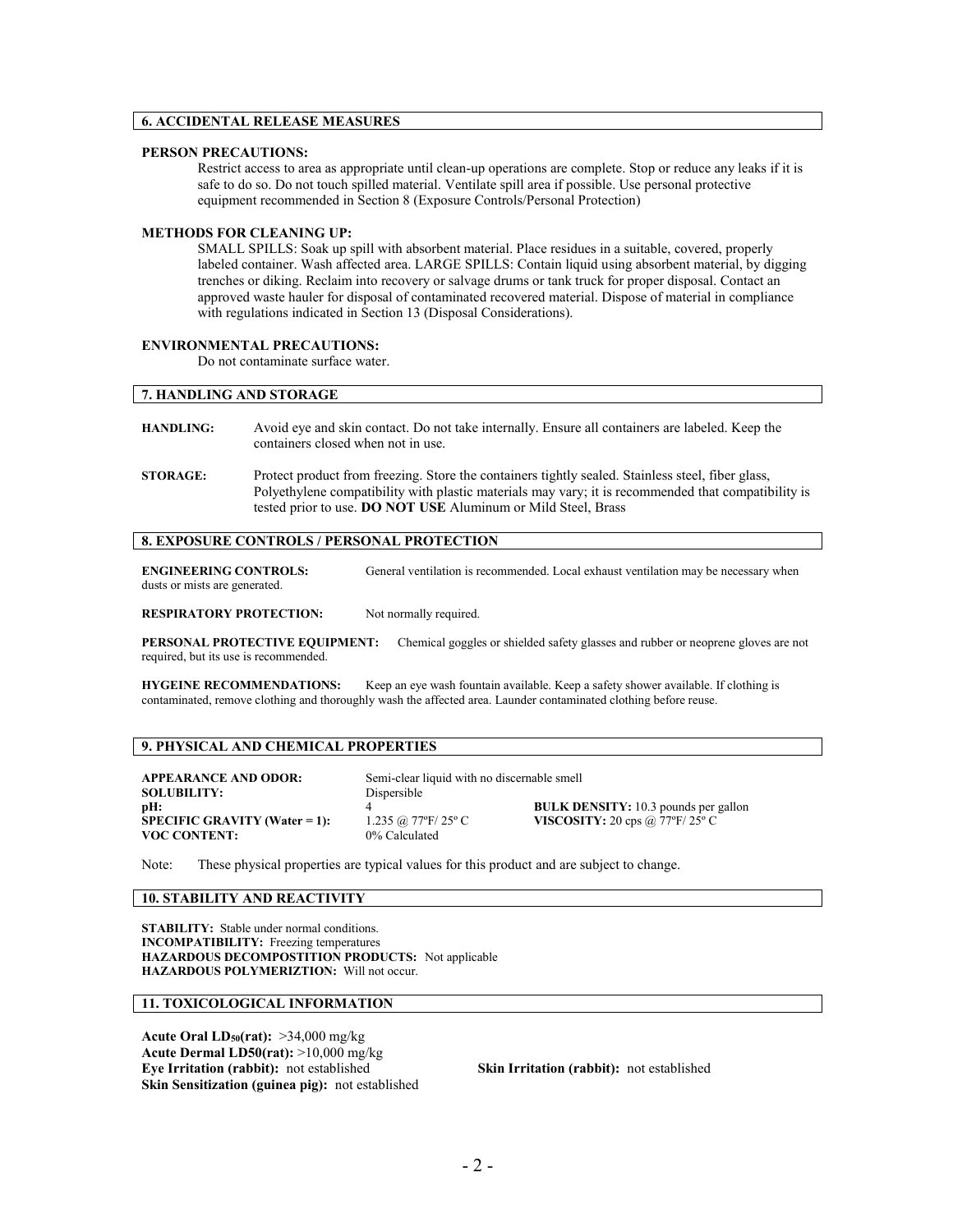**Carcinogenic Potential:** None of the substances in this product are listed as carcinogens by the International Agency for Research on Cancer (IARC), the National Toxicology Program (NTP) or the American Conference of Governmental Industrial Hygienists (ACGIH).

| 12. ECOLOGICAL INFORMATION |                                                                                                |  |
|----------------------------|------------------------------------------------------------------------------------------------|--|
|                            | <b>Ecotoxicology:</b> No toxicity studies have been conducted on this product.                 |  |
|                            |                                                                                                |  |
| $M_{\odot}$ ), $2124$      | The continent entil fate may extingted main a claim HTL fragmitic and del carbodded in the TDL |  |

**Mobility:** The environmental fate was estimated using a level III fugacity model embedded in the EPI (estimation program interface) Suite TM, provided by the US EPA. The model assumes a steady state condition between the total input and output. The level II model does not require equilibrium between the defined media. The information provided is intended to give the user a general estimate of the environmental fate of this product under the defined conditions of the models. If released into the environment this material is expected to distribute the air, water and soil/sediment in the approximate respective percentages;

| Aır   | Water  | Soil/Sediment |
|-------|--------|---------------|
| $5\%$ | 30-50% | $30 - 50%$    |

The portion in water is expected to be soluble or dispersible.

**Bioaccumulation Potential:** This preparation or material is not expected to bioaccumulate.

#### **Environmental Hazard and Exposure Characterization:**

Based on our hazard characterization, the potential environmental hazard is: Low Based on our recommended product application and the product's characteristics, the potential environmental exposure is: Low

If released into the environment, see CERCLA/SUPERFUND in Section 15.

### **13. DISPOSAL CONSIDERATIONS**

If this product becomes a waste, it is not a hazardous waste as defined by the Resource Conservation and Recovery Act (RCRA) 40 CFR 261, since it does not have the characteristics of Subpart C, nor is it listed under the Subpart D.

As a non-hazardous waste, it is not subject to federal regulation. Consult state or local regulation for any additional handling, treatment or disposal requirements. For disposal, contact a properly licensed waste treatment, storage, disposal, recycling facility.

### **14. TRANSPORT INFORMATION**

The information in this section is for reference only and should not take the place of a shipping paper (bill of lading) specific to an order. Please note that the proper Shipping Name / Hazard Class may vary by packaging, properties, and mode of transport. Typical Proper Shipping Names for this product are as follows.

| LAND TRANSPORT:<br>Proper Shipping Name:            | PRODUCT IS NOT REGULATED DURING TRANSPORTATION |
|-----------------------------------------------------|------------------------------------------------|
| AIR TRANSPORT (ICAO/IATA):<br>Proper Shipping Name: | PRODUCT IS NOT REGULATED DURING TRANSPORTATION |
| <b>MARINE TRANSPORT:</b><br>Proper Shipping Name:   | PRODUCT IS NOT REGULATED DURING TRANSPORTATION |

### **15. REGULATORY INFORMATION**

This section contains additional information that my have relevance to regulatory compliance. The information in this section is for reference only. It is not exhaustive, and should not be relied upon to take the place of an individualized compliance or hazard assessment.

NATIONAL REGULATIONS, USA:

OSHA HAZARD COMMUNICATION RULE, 29 CFR 1910.1200: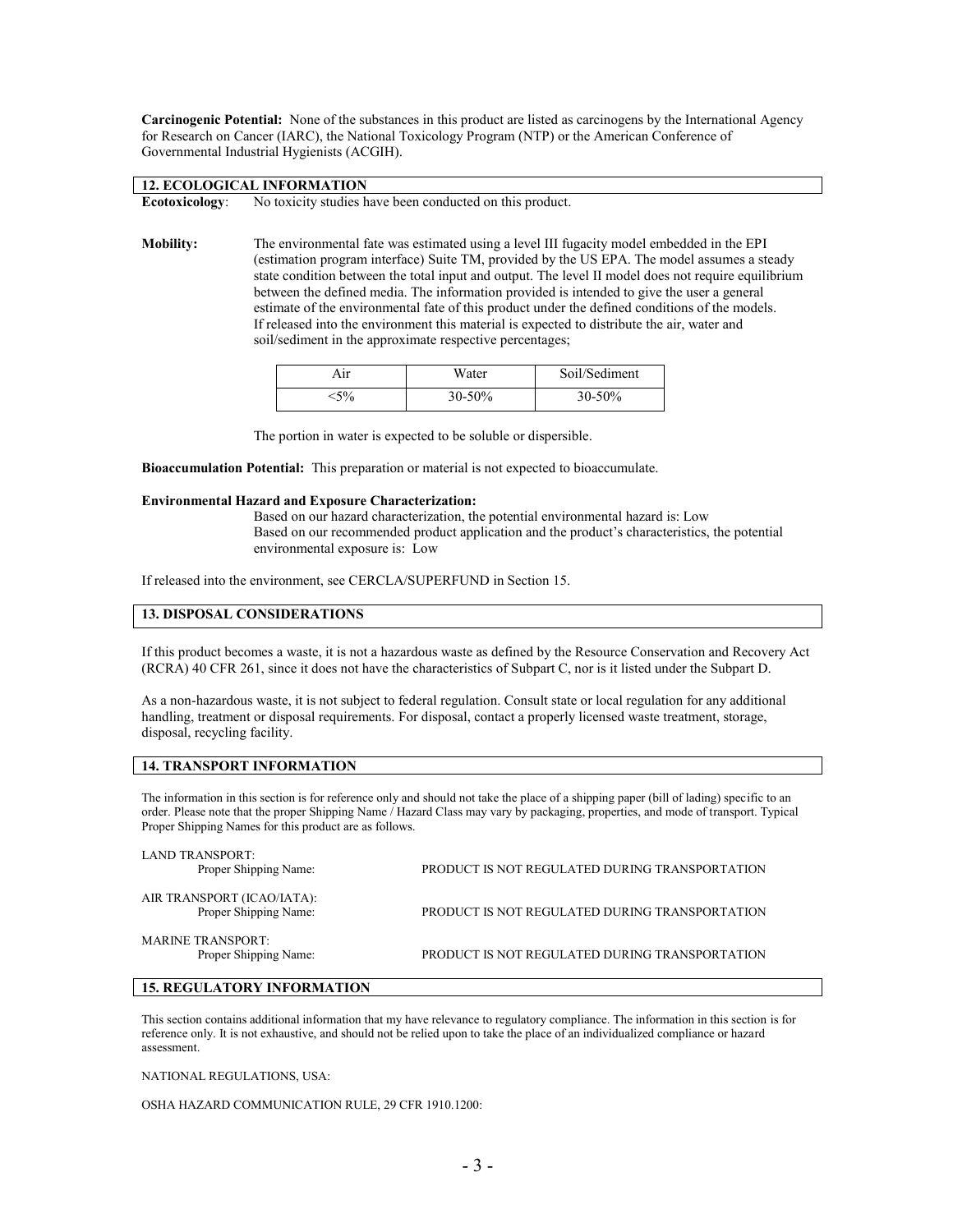Based on our hazard evaluation, none of the substances in this product are hazardous.

CERCLA/SUPERFUND, 40 CFR 117, 302: Notifications of spills of this product are not required.

SARA/SUPERFUND AMENDMENTS AND REAUTHORIZATION ACT OF 1986 (TITLE III) – SECTIONS 302, 311, 312, AND 313:

SECTION 302 – EXTREMELY HAZARDOUS SUBSTANCES (40 CFR 370): This product does not contain substances listed in Appendix A and B as an Extremely Hazardous Substance.

SECTIONS 311 AND 312 – MATERIAL SAFETY DATA SHEET REQUIREMENTS (40 CFR 370): Our hazard evaluation has found that this product is not hazardous under 29 CFR 1910.1200.

- Immediate (Acute) Health Hazard
- Delayed (Chronic) Health Hazard
- Fire Hazard
- Sudden Release of Pressure Hazard
- Reactive Hazard

Under SARA 311 and 312, the EPA has established threshold quantities for the reporting of hazardous chemicals. The current thresholds are: 500 pounds or the threshold planning quantity (TPQ), whichever is lower, for extremely hazardous substances and 10,000 pounds for all other hazardous chemicals.

SECTION 313 – LIST OF TOXIC CHEMICALS (40 CFR 372): This product does not contain substances on the List of Toxic Chemicals.

TOXIC SUBSTANCES CONTROL ACT (TSCA): The substances in this preparation are included on or exempted from the TSCA 8(b) Inventory (40 CFR 710)

FEDERAL WATER POLLUTION CONTROL ACT, CLEAN WATER ACT, 40 CFR 401.15 / formerly Sec. 307, 40 CFR 116.4/formerly Sec. 311:

Substances listed under this regulation are not intentionally added or expected to be present in this product. Listened components may be present at trace levels.

#### CLEAN AIR ACT, Sec. 112 (40 CFR 61, Hazardous Air Pollutants), Sec. 602 (40 CFR 82, Class I and II Ozone Depleting Substances):

Substances listed under this regulation are not intentionally added or expected to be present in this product. Listed components may be present at trace levels.

#### CALIFORNIA PROPOSITION 65:

Substances listed under California Proposition 65 are not intentionally added or expected to be present in this product.

#### MICHIGAN CRITICAL MATERIALS:

Substances listed under this regulation are not intentionally added or expected to be present in this product. Listed components may be present at trace levels.

NATIONAL REGULATIONS, CANADA:

WORKPLACE HAZARDOUS MATERIALS INFORMATION SYSTEM (WHMIS): This product has been classified in accordance with the hazard criteria of the Controlled Products Regulations (CPR) and the MSDS contains all the information required by the CPR.

WHMIS CLASSIFICATION: Not considered a WHMIS controlled product.

#### **16. OTHER**

Based on our recommended use of this product, we have characterized the product's general risk. This information should provide assistance for your own risk management practices. We have evaluated our product's risk as follows:

- The human risk is: Low
- The environmental risk is: Low